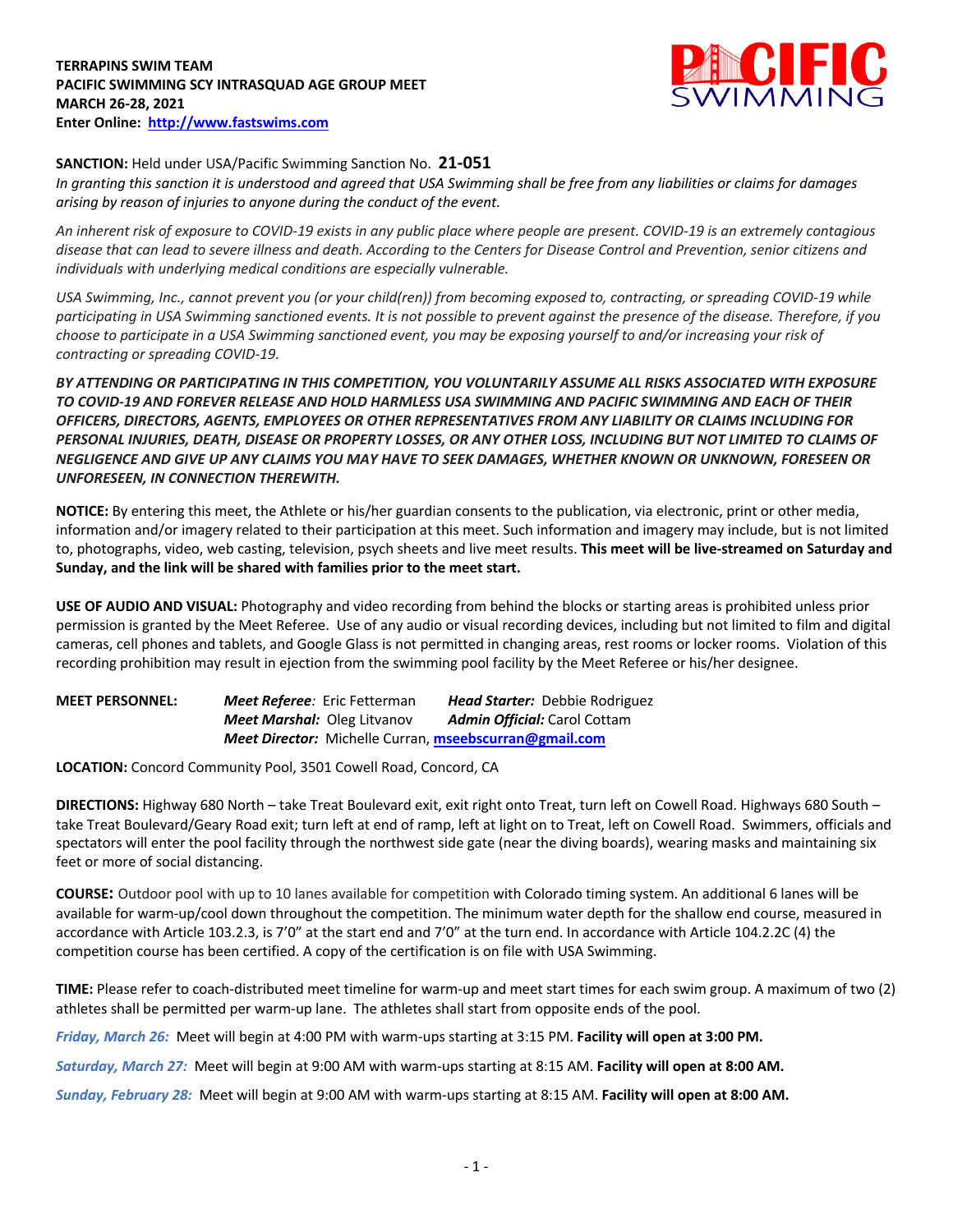**RULES: •** Current USA and Pacific Swimming rules and warm-up procedures will govern the meet. A copy of these procedures will be posted at the Clerk-of-Course.

• The local facilities guidelines, restrictions and interpretation of the local public health guidelines shall be followed at this meet.

• All applicable adults participating in or associated with this meet, acknowledge that they are subject to the provisions of the USA Swimming Minor Athlete Abuse Prevention Policy ("MAAPP"), and that they understand that compliance with the MAAPP policy is a condition of participation in the conduct of this competition.

• All events are timed finals.

- All events will swim fast to slow.
- Athletes 8&UN may compete in up to **FOUR** events on Friday; athletes 9-14 may compete in up to **TWO** events on Friday; athletes may compete up to **FOUR** events on Saturday and Sunday.

**•** If local conditions warrant it the Meet Referee, with the concurrence of the Meet Director, may require a mandatory scratch down. Immediate cash refunds will be made for any mandatory scratches.

- All Coaches and Officials must wear their USA Swimming membership cards in a visible manner.
- Parents who are lap counting MUST EXIT the facility upon completion of the heat.

**UNACCOMPANIED ATHLETES:** Any USA Swimming Athlete-Member competing at the meet must be accompanied by a USA Swimming Member-Coach for the purposes of Athlete supervision during warm-up, competition and warm-down. If a Coach-Member of the Athlete's USA Swimming Club does not attend the meet to serve in said supervisory capacity, it is the responsibility of the Athlete or the Athlete's legal guardian to arrange for supervision by a USA Swimming Member-Coach. The Meet Director or Meet Referee may assist the Athlete in making arrangements for such supervision; however, it is recommended that such arrangements be made in advance of the meet by the Athlete's USA Swimming Club Member-Coach.

**RACING STARTS:** Athletes must be certified by a USA Swimming member-coach as being proficient in performing a racing start or must start the race in the water. It is the responsibility of the Athlete or the Athlete's legal guardian to ensure compliance with this requirement.

**RESTRICTIONS:** • Smoking and the use of other tobacco products is prohibited on the pool deck, in the locker rooms, in spectator seating, on standing areas and in all areas used by Athletes, during the meet and during warm-up periods.

- Sale and use of alcoholic beverages is prohibited in all areas of the meet venue.
- No glass containers are allowed in the meet venue.
- No propane heater is permitted except for snack bar/meet operations.
- All shelters must be properly secured.
- Deck Changes are prohibited.

• Destructive devices, to include but not limited to, explosive devices and equipment, firearms (open or concealed), blades, knives, mace, stun guns and blunt objects are strictly prohibited in the swimming facility and its surrounding areas. If observed, the Meet Referee or his/her designee may ask that these devices be stored safely away from the public or removed from the facility. Noncompliance may result in the reporting to law enforcement authorities and ejection from the facility. Law enforcement officers (LEO) are exempt per applicable laws.

• Operation of a drone, or any other flying apparatus, is prohibited over the venue (pools, Athlete/Coach areas, Spectator areas and open ceiling locker rooms) any time Athletes, Coaches, Officials and/or Spectators are present.

- Coaches, parents and siblings may not use the pool.
- All spectators, including parents, must sit outside the pool's fencing.
- All athletes and timers must enter the pool near the diving boards and exit near the tennis courts.
- Locker rooms are available for restroom use only. No showering or changing in the locker rooms will be permitted.

• Per Contra Costa County Health requirements, masks are mandated for use by athletes when not in the water as well as officials, timers and staff in the facility. Social distancing requirements of 6 feet or more are mandatory

**ELIGIBILITY:** • Athletes must be current members of USA Swimming and enter their name and registration number on the meet entry card as they are shown on their Registration Card. If this is not done, it may be difficult to match the Athlete with the registration and times database. The meet host will check all Athlete registrations against the SWIMS database and if not found to be registered, the Meet Director shall accept the registration at the meet (a \$10 surcharge will be added to the regular registration fee). Duplicate registrations will be refunded by mail.

- Meet is open only to qualified athletes registered with **Terrapins Swim Team.**
- Entries with **"NO TIME"** will be accepted.

• Disabled Athletes are welcome to attend this meet and should contact the Meet Director or Meet Referee regarding any special accommodations on entry times and seeding per Pacific Swimming policy.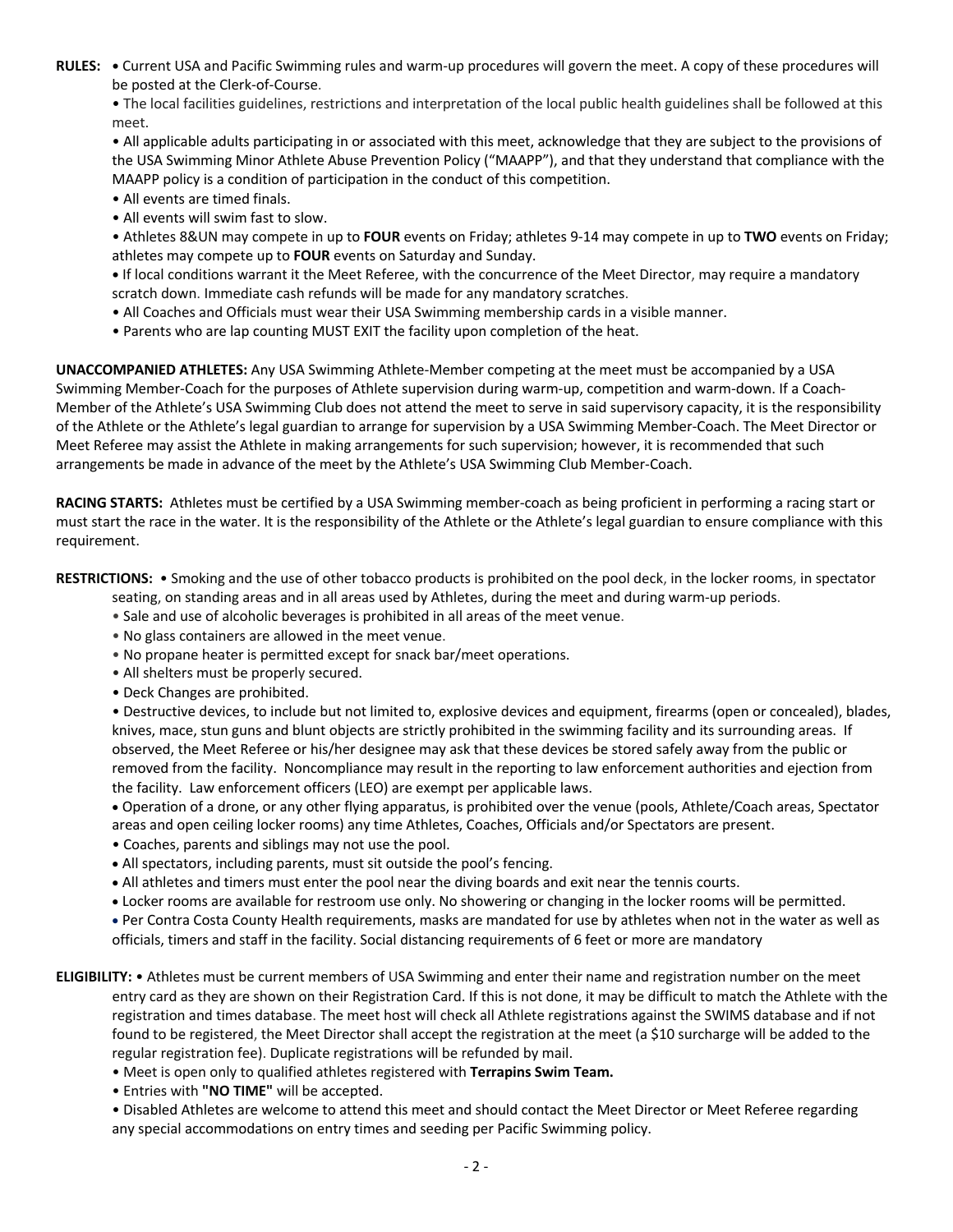• The Athlete's age will be the age of the Athlete on the first day of the meet.

**ENTRY FEES:** All athletes: flat fee of \$60.00 per athlete. Entries will be rejected if payment is not sent at time of request. No refunds will be made, except mandatory scratch downs.

**ONLINE ENTRIES:** To enter online go to **www.fastswims.com** to receive an immediate entry confirmation. Entering online is a convenience, is completely voluntary, and is in no way required or expected of an Athlete by Pacific Swimming. Online entries will be accepted through **March 20, 2021.**

**MAILED OR HAND DELIVERED ENTRIES**: Entries must be on the attached consolidated entry form. Forms must be filled out completely and printed clearly with Athlete's best time. Entries must be postmarked by **March 18, 2021** or hand delivered by 6:30 PM **March 20, 2021.** No late entries will be accepted. Requests for confirmation of receipt of entries should include a self-addressed envelope.

**Mail entries to**: **Terrapins Swim Team** P.O. Box 21127, Concord, CA 94521 OR Hand deliver entries to: Terrapins Coaching Staff between 4-7 PM at 3501 Cowell Road, Concord, CA 94518.

**CHECK-IN:** The meet shall be pre-seeded. Athletes shall report to the bull-pen area at their scheduled time for each event.

**SCRATCHES:** Any Athletes not reporting for or competing in an individual timed final event that they have entered shall not be penalized.

**AWARDS:** None.

**ADMISSION:** Free.

**MISCELLANEOUS:** No overnight parking is allowed. Facilities will not be provided after meet hours.

## **EVENT SUMMARY**

| <b>Friday</b>   |          |               |           | Saturday                                   |               |                  | Sunday        |              |              |  |
|-----------------|----------|---------------|-----------|--------------------------------------------|---------------|------------------|---------------|--------------|--------------|--|
| <b>8&amp;UN</b> | $9 - 10$ | $11 - 12$     | $13 - 14$ | <b>10&amp;UN</b><br>$11 - 12$<br>$13 - 14$ |               | <b>10&amp;UN</b> | $11 - 12$     | $13 - 14$    |              |  |
| 100 IM          | 500 FR*  | 500 FR*       | 500 FR*   | 200 FR**                                   | <b>200 FR</b> | <b>200 FR</b>    | 200 IM**      | 200 IM       | 200 IM       |  |
| 25 FL           | 100 IM   | 100 IM        | 200 FL    | <b>50 BK</b>                               | <b>50 BK</b>  | 200 BR           | <b>100 FR</b> | 100 FR       | 100 FR       |  |
| 25 BK           |          | <b>200 FL</b> |           | 100 FL                                     | 200 BR        | 100 FL           | 100 BR        | 100 BR       | 100 BR       |  |
| <b>25 BR</b>    |          |               |           | <b>50 BR</b>                               | 100 FL        | 200 BK           | 100 BK        | 100 BK       | 100 BK       |  |
| <b>25 FR</b>    |          |               |           | 50 FL                                      | <b>50 BR</b>  |                  | <b>50 FR</b>  | <b>50 FR</b> | <b>50 FR</b> |  |
|                 |          |               |           |                                            | 200 BK        |                  |               | 400 IM       | 400 IM       |  |
|                 |          |               |           |                                            | <b>50 FL</b>  |                  |               |              |              |  |

\*500 FR – Athletes entering the 500 must provide their own lap counters AND a parent to lap count on site. \*\*200 Free and 200 IM events are for ages 9&Up only. Timers will be provided.

**Parents who are lap counting MUST EXIT the facility upon completion of the heat.**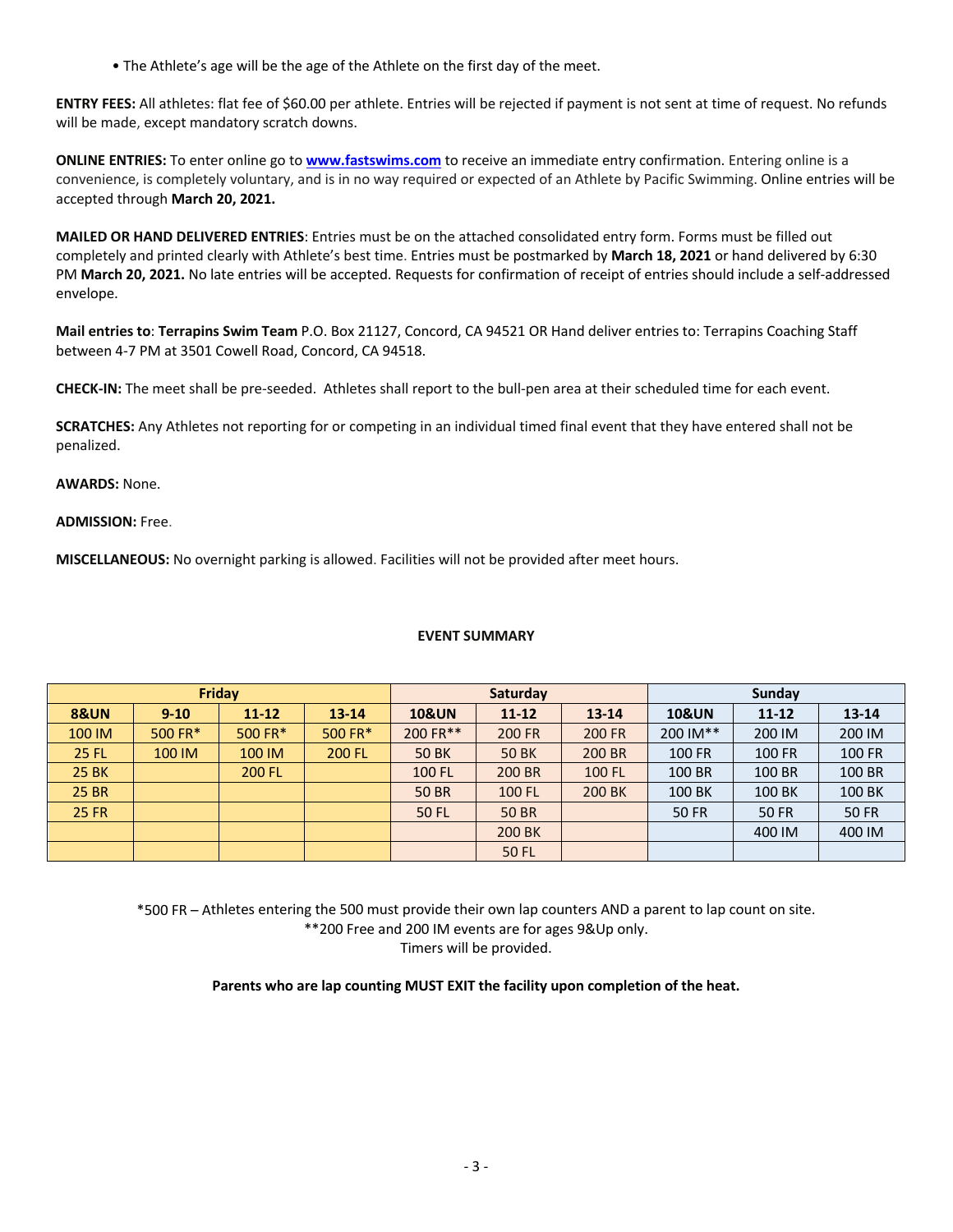| Friday, March 26 |                |               |  |  |  |  |  |  |
|------------------|----------------|---------------|--|--|--|--|--|--|
| <b>EVENT#</b>    | <b>EVENT</b>   | <b>EVENT#</b> |  |  |  |  |  |  |
| 1                | 8&UN 100 IM    | 2             |  |  |  |  |  |  |
| 3                | 9-14 500 Free  | 4             |  |  |  |  |  |  |
| 5                | 8&UN 25 Fly    | 6             |  |  |  |  |  |  |
| 7                | 8&UN 25 Back   | 8             |  |  |  |  |  |  |
| 9                | 9-12 100 IM    | 10            |  |  |  |  |  |  |
| 11               | 8&UN 25 Breast | 12            |  |  |  |  |  |  |
| 13               | 8&UN 25 Free   | 14            |  |  |  |  |  |  |
| 15               | 11-14 200 Fly  | 16            |  |  |  |  |  |  |

|                               | Saturday, March 27 | <b>Sunday March 28</b> |               |                 |  |
|-------------------------------|--------------------|------------------------|---------------|-----------------|--|
| <b>EVENT#</b><br><b>EVENT</b> |                    | <b>EVENT#</b>          | <b>EVENT#</b> | <b>EVENT</b>    |  |
| 17                            | 9-14 200 Free      | 18                     | 31            | 9-14 200 IM     |  |
| 19                            | 12&UN 50 Back      | 20                     | 33            | 14&UN 100 Free  |  |
| 21                            | 11-14 200 Breast   | 22                     | 35            | 14&UN 100 Breas |  |
| 23                            | 14&UN 100 Fly      | 24                     | 37            | 14&UN 100 Back  |  |
| 25                            | 12&UN 50 Breast    | 26                     | 39            | 14&UN 50 Free   |  |
| 27                            | 11-14 200 Back     | 28                     | 41            | 11-14 400 IM    |  |
| 29                            | 12&UN 50 Fly       | 30                     |               |                 |  |

| Saturday, March 27 |                  |               |
|--------------------|------------------|---------------|
| <b>EVENT#</b>      | <b>EVENT</b>     | <b>EVENT#</b> |
| 17                 | 9-14 200 Free    | 18            |
| 19                 | 12&UN 50 Back    | 20            |
| 21                 | 11-14 200 Breast | 22            |
| 23                 | 14&UN 100 Fly    | 24            |
| 25                 | 12&UN 50 Breast  | 26            |
| 27                 | 11-14 200 Back   | 28            |
| 29                 | 12&UN 50 Fly     | 30            |

Use the following URL to find the time standards: http://www.pacswim.org/swim-meet-times/standards